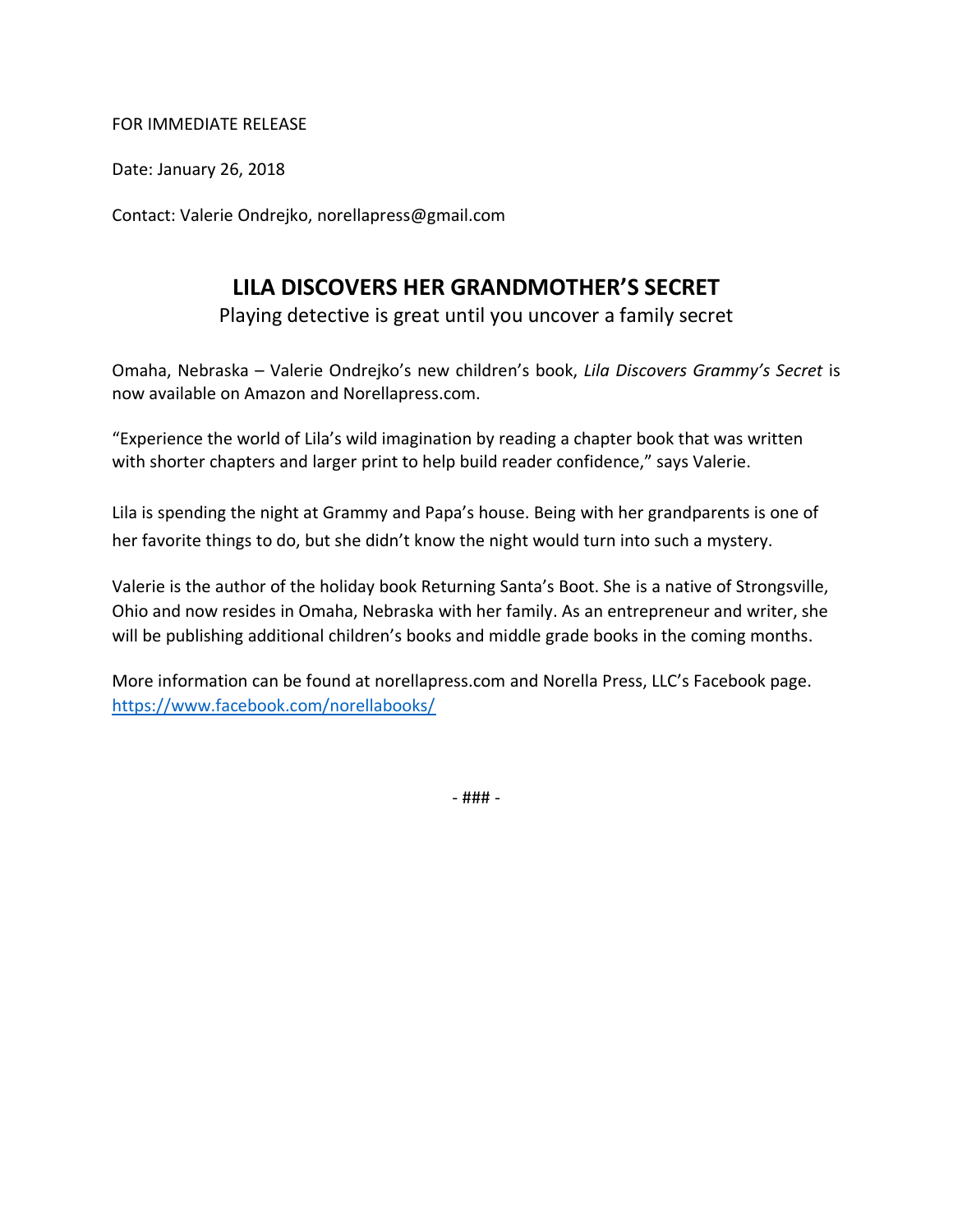# Lila Discovers Grammy's Secret

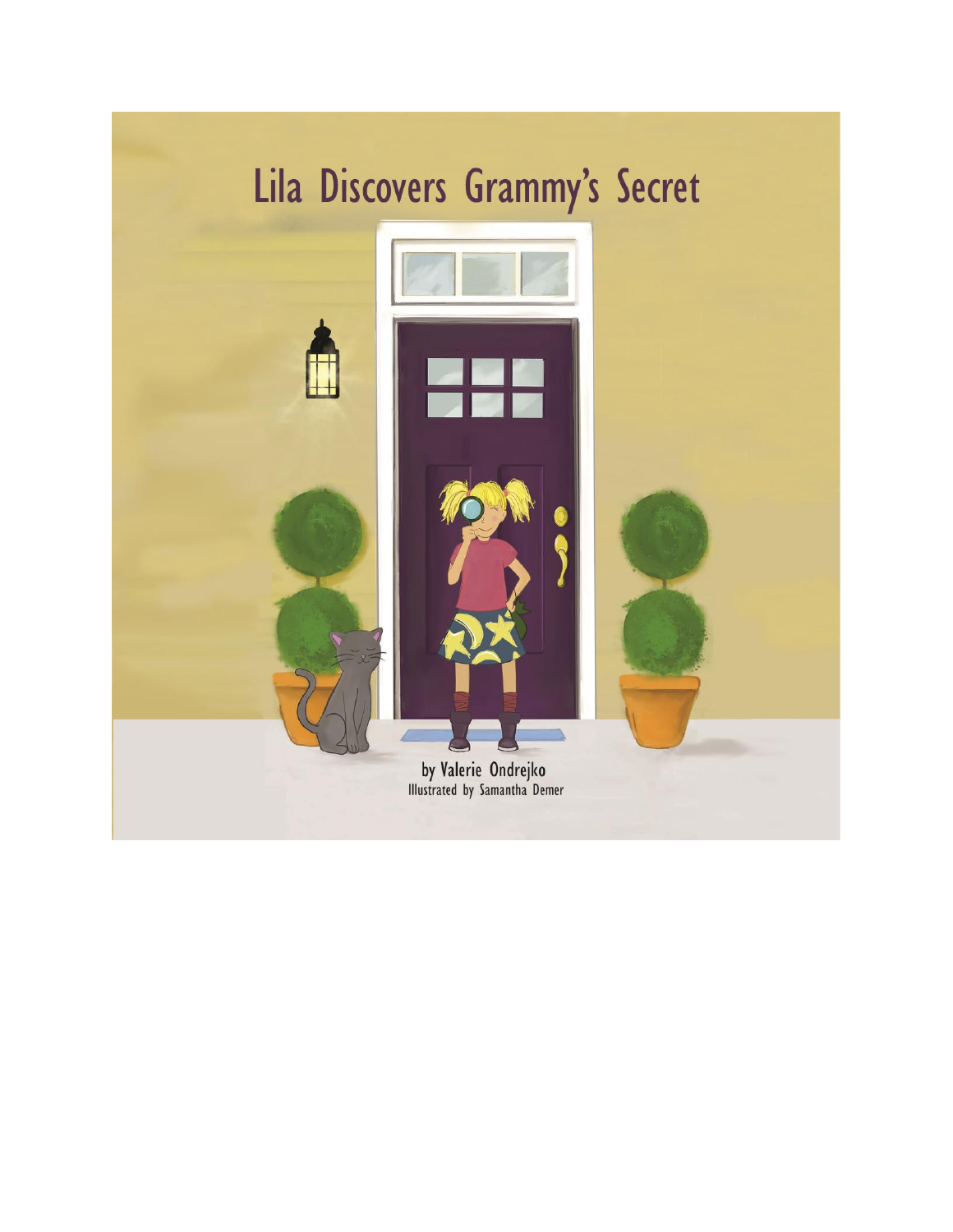# **LILA DISCOVERS GRAMMY'S SECRET**

## **by Valerie Ondrejko**

## **Synopsis**

The lively Lila is a preschooler who can spread joy and chaos at the same time. Her imagination tends to run wild and that is part of her charm. Lila may have a one-track mind, but there is no mistaking the love and adoration she has for the people (and toys) in her life.

Lila is spending the night at Grammy and Papa's house. Being with her grandparents is one of her favorite things to do, but she didn't know the night would turn into such a mystery. While playing detective to find Grammy's missing book Lila puts together some interesting clues and ends up discovering Grammy's secret instead.